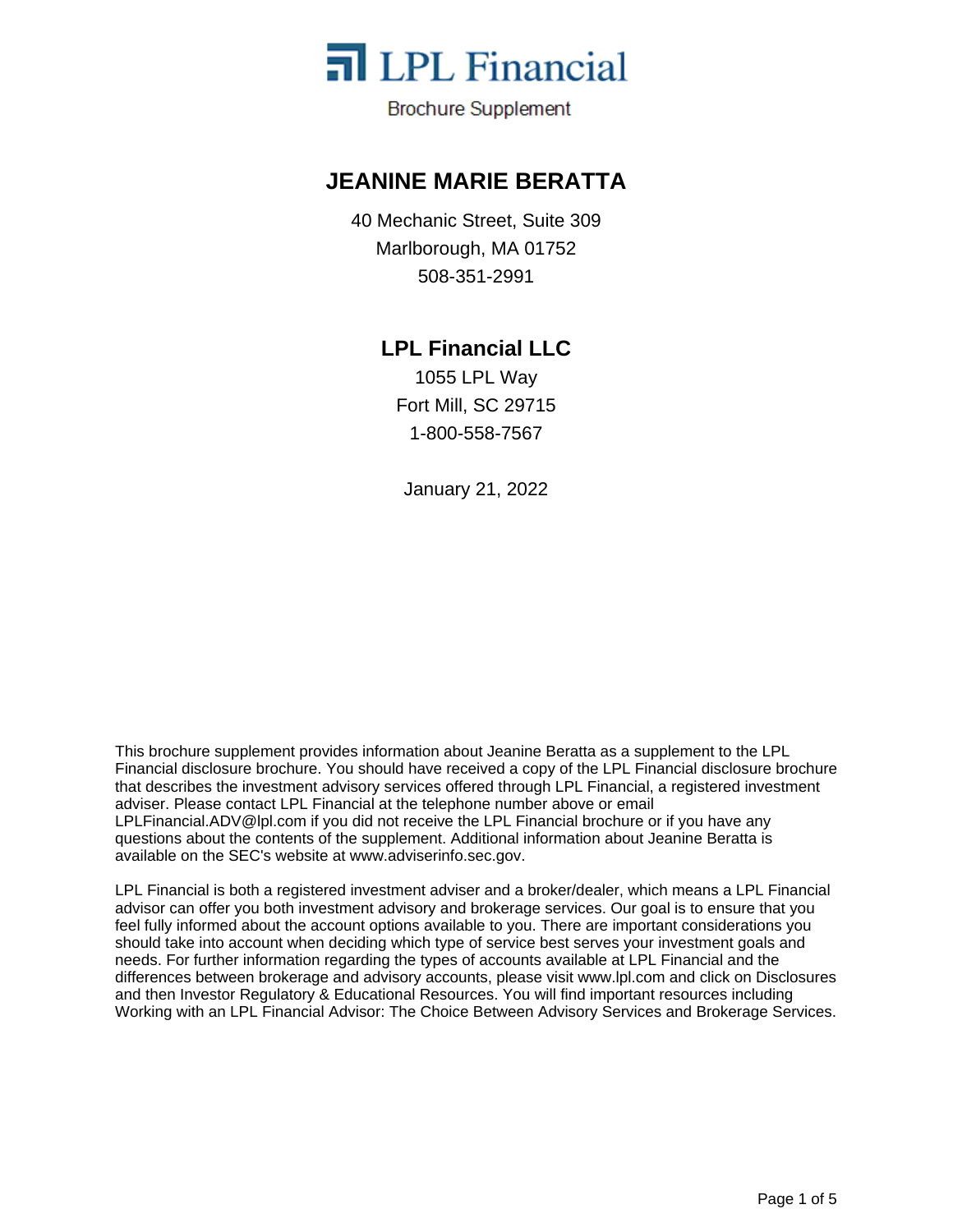## **EDUCATIONAL BACKGROUND AND BUSINESS EXPERIENCE**

Year of birth: 1959 Jeanine Marie Beratta

#### **Education**

Northeastern University; Master of Business Administration 09/01/1994 - 05/01/1996 New England Law School; Juris Doctorate 09/01/1989 - 05/01/1993 The College of St. Rose; Bachelor of Arts 09/01/1977 - 05/01/1981

#### **Business Experience**

LPL Financial, LLC ; Registered Representative 01/2022 - PRESENT

First Allied Advisory Services; Investment Advisor Representative 11/2020 - 01/2022

First Allied Securities, Inc.; Registered Representative 04/2019 - 01/2022

First Allied Advisory Services, Inc; Investment Advisor Representative 04/2019 - 11/2020

Cetera Advisors LLC; Registered Representative/ Investment Advisor Representative 10/2016 - 04/2019

# **LEGAL AND DISCIPLINARY EVENTS**

Your financial advisor has no legal or disciplinary events required to be disclosed in response to this item. There may be items that are contained on brokercheck.finra.org or www.adviserinfo.sec.gov that you may wish to review and consider in your evaluation of your advisor's background.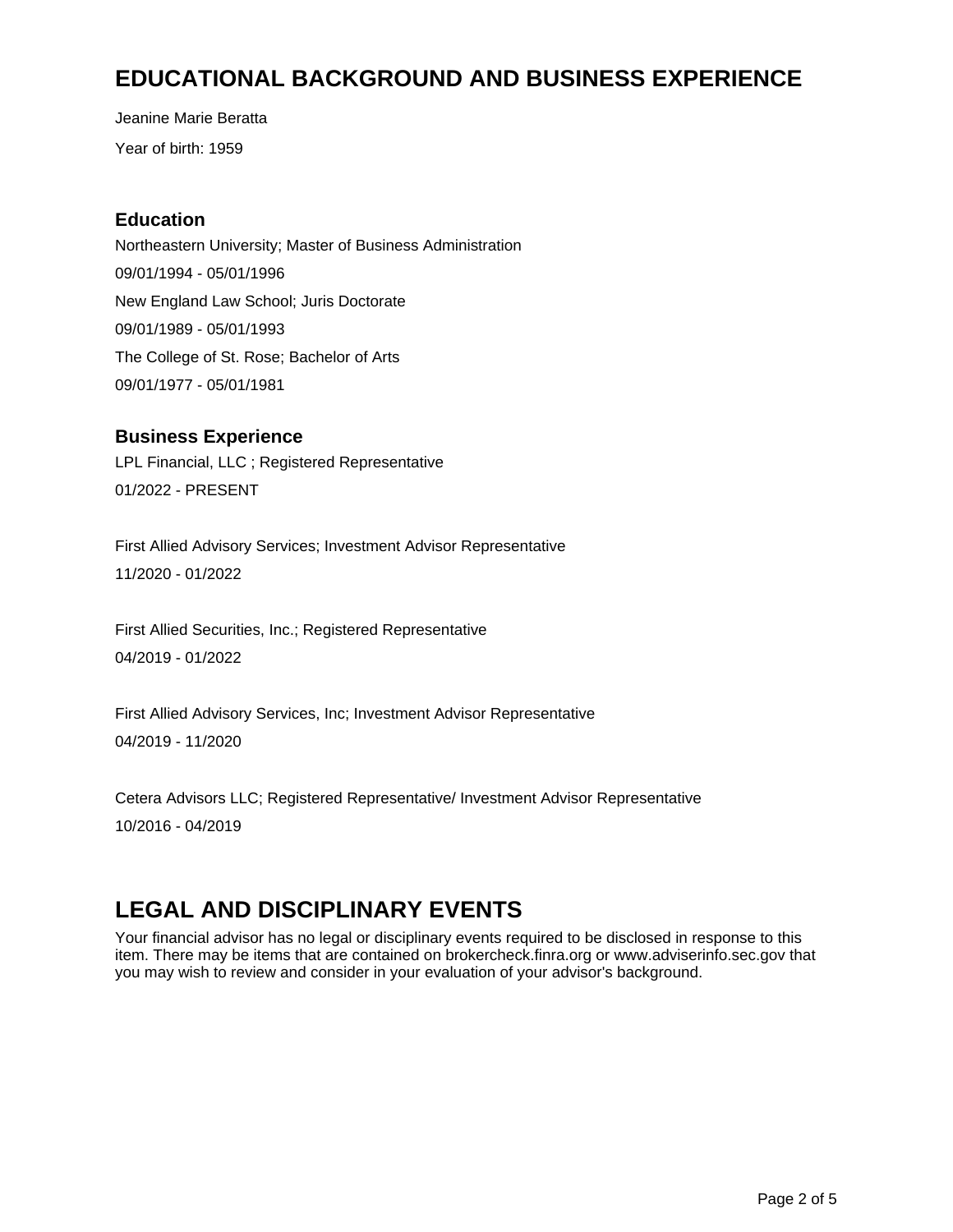# **OTHER BUSINESS ACTIVITIES**

Your financial advisor provides brokerage services as a registered representative of LPL Financial and receives commissions and other types of compensation for the sale of securities. Your financial advisor is also licensed to sell insurance and receive commissions for insurance sales, through LPL's affiliated insurance agency or through an independent insurance agency. When selling securities and insurance, your financial advisor has a financial incentive to recommend securities and insurance products based on the compensation received, rather than on the client's needs. In the case of securities, LPL addresses this conflict by maintaining a supervisory system for its registered representatives to confirm that recommendations are suitable and appropriate. In the case of insurance products, if insurance is sold through LPL's affiliated insurance agency, LPL addresses this conflict by maintaining a supervisory system to confirm that insurance recommendations are suitable and appropriate. If insurance is sold through an independent insurance agency, LPL addresses the conflict by reviewing and approving the financial advisor's request to conduct the activity as an outside business activity. If you have any questions regarding the compensation your financial advisor receives when recommending a security or insurance, you should ask your financial advisor. You are under no obligation to purchase securities or insurance through your financial advisor.

Your financial advisor is also an a attorney, which accounts for at least 10% or more of your advisor's time and/or income.

## **ADDITIONAL COMPENSATION**

Your financial advisor receives economic benefits from persons other than clients in connection with advisory services. Please ask your financial advisor about whether he or she receives any of the forms of additional compensation outlined below.

If your financial advisor provides you services in a Strategic Asset Management (SAM) account, you pay LPL a transaction charge that varies depending on the type of security you buy or sell (e.g., mutual funds, equities, ETFs, fixed income, UITs and options). If your financial advisor provides services to you in a SAM II account, your financial advisor pays LPL for transactions depending on the type of security. In the case of mutual funds in SAM II, the amount your financial advisor owes to LPL depends on the amount of recordkeeping fees that LPL receives from the mutual fund and/or whether the sponsor of the mutual fund participates in LPL's "No Transaction Fee Network." The fact that your financial advisor pays transaction charges in SAM II presents a conflict of interest because it creates a financial incentive for your advisor to select a lower transaction charge security type or mutual fund. In particular, your financial advisor has an incentive to select No Transaction Fee Funds for your accounts to avoid paying transaction charges. It also creates a financial incentive for your advisor to not place transactions in your account. However, when your financial advisor provides investment advisory services, he or she is a fiduciary under the Investment Advisers Act and has a duty to act in your best interest and to make full and fair disclosure to you of all material facts and conflicts of interest.

Financial advisors are able to receive additional compensation from product sponsors, such as gifts valued at less than \$100 annually, an occasional dinner or ticket to a sporting event, or reimbursement in connection with educational meetings or training events or marketing or advertising initiatives. However, such compensation may not be tied to the sales of any products.

Your financial advisor receives compensation as a result of your participation in LPL advisory programs. LPL shares a portion of the account fee you pay with your financial advisor, which may be more or less than what your financial advisor would receive at another investment adviser firm. Your financial advisor receives other types of compensation, such as bonuses, awards or other things of value from LPL (or the bank or credit union at which your financial advisor may be located). As described below, compensation arrangements with LPL can give your financial advisor an incentive to remain associated with LPL and recommend an advisory program over other programs and services. However, your financial advisor may only recommend a program or service that he or she believes is suitable and in your best interests in accordance with the applicable standards under the Investment Advisers Act.

LPL pays your financial advisor in different ways, such as:

• Payments based on production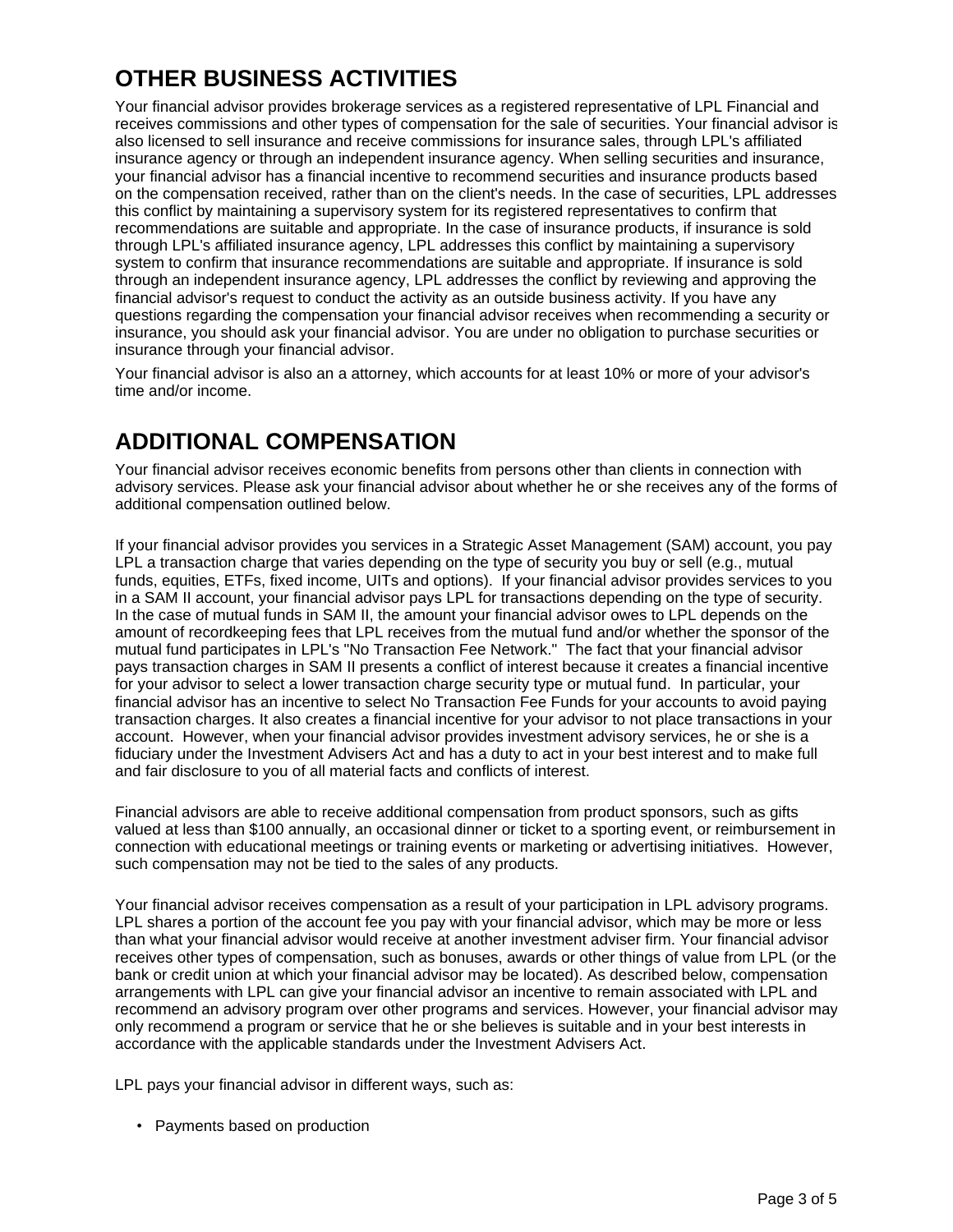Equity awards from LPL's parent company

Reimbursement or credits of fees that your financial advisor pays to LPL for items such as but not limited to administrative services or technology fees

• Free or reduced-cost marketing materials

Payments in connection with the transition of association from another broker-dealer or investment adviser firm to LPL

- Advances of advisory fees
- Payments in the form of repayable or forgivable loans
- Attendance at LPL conferences and other events

This compensation can be based on various factors such as: your financial advisor's overall business production, tenure at the firm and/or on the amount of assets serviced in LPL advisory programs. The amount of this compensation may be more or less than what your financial advisor would receive if you participated in other LPL programs, programs of other investment adviser firms or paid separately for investment advice, brokerage and other services.

LPL also charges financial advisors various fees under its independent contractor agreement, for example, for administrative, custody and clearing services, technology and licensing. In certain cases, LPL charges these fees based on overall business production and/or on the amount of assets serviced in LPL advisory relationships. When fees are charged by LPL based on the level of production or advisory assets of a financial advisor, he or she has a financial incentive to meet those production or asset levels. The amount of these fees could be less than what the financial advisor would pay if he or she associated with another firm and could be an incentive to become associated with LPL over another firm. The fees that the financial advisor pays to LPL could be less for one program over another, and therefore, a financial advisor could have a financial incentive to recommend advisory services in that program over other programs.

LPL provides various benefits and/or payments to financial advisors who are newly associated with the firm. If your financial advisor recently became associated with LPL, he or she received benefits or payments in connection with the transition from another firm. These benefits or payments, which are often significant, are intended to assist the financial advisor with the costs (including foregone revenues during account transition) associated with the transition, such as moving expenses, leasing space, furniture, staff and termination fees associated with moving accounts; however, LPL does not confirm the use of these payments for such transition costs. These payments can be in the form of either forgivable or repayable loans. The loans are paid or forgiven by LPL based on the financial advisor's years of service with LPL and/or the scope of business engaged in with LPL, including the amount of advisory and/or brokerage account assets with LPL.

LPL also provides payments to existing financial advisors in the form of forgivable or repayable loans. These loans, which can be significant, are for various purposes, for example, retention purposes or assistance to build out office space or acquire a practice.

These benefits and/or payments to newly associated and existing financial advisors present a conflict of interest in that the financial advisor has a financial incentive to recommend that a client engage with him or her and LPL for advisory services, and to recommend switching investment products or services where a client's current investment options are not available through LPL, in order for the payment to be made or the loan to be forgiven.